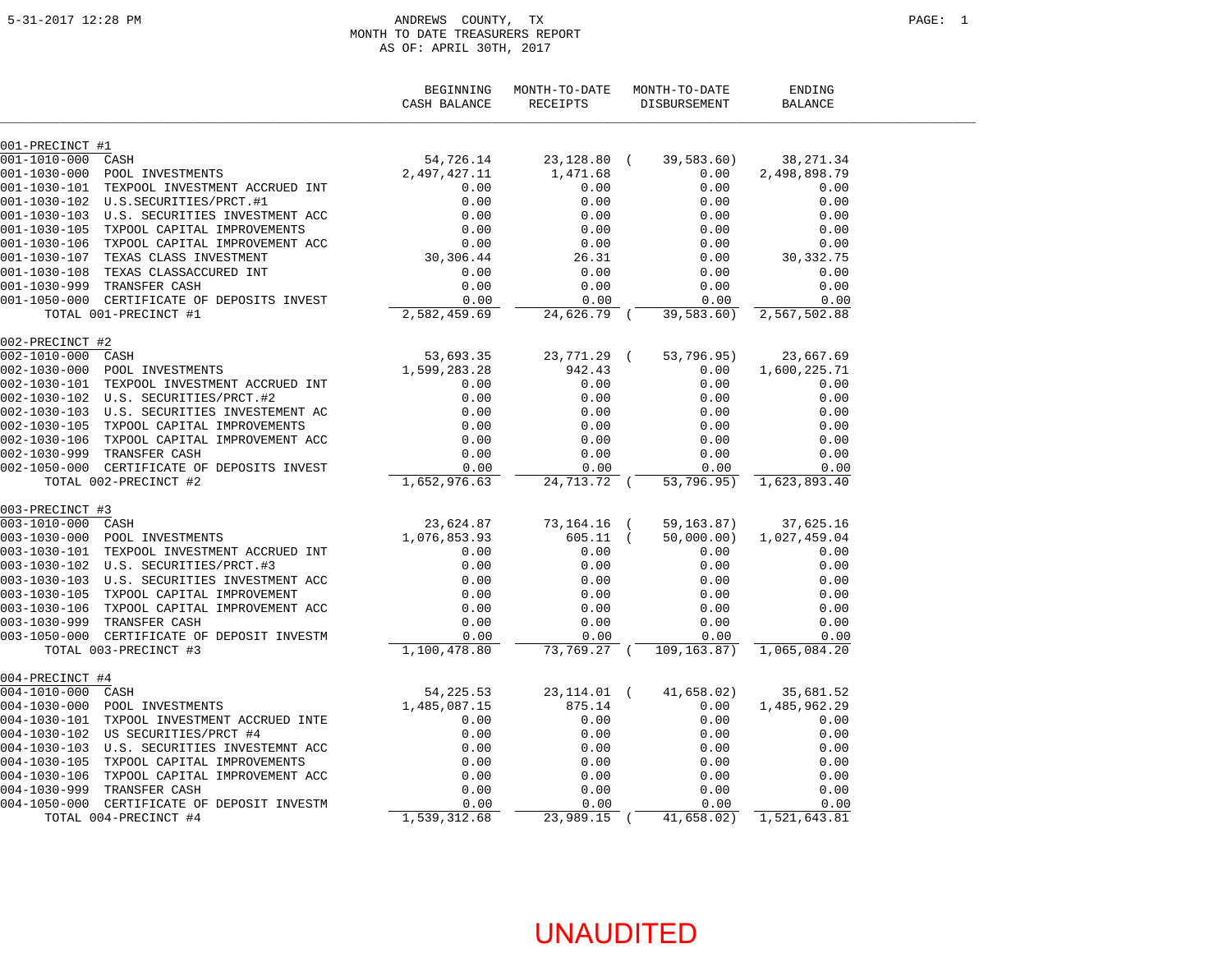#### 5-31-2017 12:28 PM ANDREWS COUNTY, TX PAGE: 2 MONTH TO DATE TREASURERS REPORT AS OF: APRIL 30TH, 2017

|                                                        | BEGINNING<br>CASH BALANCE | MONTH-TO-DATE<br>RECEIPTS | MONTH-TO-DATE<br>DISBURSEMENT        | ENDING<br><b>BALANCE</b> |  |
|--------------------------------------------------------|---------------------------|---------------------------|--------------------------------------|--------------------------|--|
| 005-GENERAL FUND                                       |                           |                           |                                      |                          |  |
| 005-1010-000<br>CASH                                   | 144,608.07                |                           | 849,148.95 (1,089,371.06) (          | 95,614.04)               |  |
| 005-1010-100 BANK ADJ                                  | 0.00                      | 0.00                      | 0.00                                 | 0.00                     |  |
| 005-1010-100 BANK ADJ<br>005-1030-000 POOL INVESTMENTS | 25, 182, 143. 78          | 285,408.07                | $(1, 012, 627, 50)$ 24, 454, 924, 35 |                          |  |
| 005-1030-101 TEX POOL INVESTEMT ACCRUED INT            | 0.00                      | 0.00                      | 0.00                                 | 0.00                     |  |
| 005-1030-102 U.S. GOVT. SECURITIES/GF                  | 0.00                      | 0.00                      | 0.00                                 | 0.00                     |  |
| 005-1030-103 U.S. GOVT SECURITIES ACCRUED I            | 0.00                      | 0.00                      | 0.00                                 | 0.00                     |  |
| 005-1030-999 CASH TRANSFER                             | 10,045.97                 | 0.00                      | 0.00                                 | 10,045.97                |  |
| 005-1050-000 CERTIFICATE OF DEPOSITS INVEST            | 1,011,706.98              | 859.26                    | 0.00                                 | 1,012,566.24             |  |
| TOTAL 005-GENERAL FUND                                 | 26,348,504.80             |                           | 1, 135, 416. 28 (2, 101, 998. 56)    | 25, 381, 922.52          |  |
| 008-ANDREWS COUNTY TRUST FUND                          |                           |                           |                                      |                          |  |
| CASH ANDREWS TRUST ACCT<br>008-1010-000                | 129,333.78                | 47,878.68 (               | 104,194.99)                          | 73,017.47                |  |
| 008-1060-000 TEXSTAR INVESTMENTS                       | 302,183.56                | 177.32                    | 0.00                                 | 302,360.88               |  |
| TOTAL 008-ANDREWS COUNTY TRUST FUND                    | 431,517.34                | 48,056.00 (               | 104,194.99)                          | 375, 378.35              |  |
| 009-PERMANENT IMPROV BOND                              |                           |                           |                                      |                          |  |
| 009-1010-000 PERMANENT IMPROVEMENT BOND                | 0.00                      | 0.00                      | 0.00                                 | 0.00                     |  |
| TOTAL 009-PERMANENT IMPROV BOND                        | 0.00                      | 0.00                      | 0.00                                 | 0.00                     |  |
| 010-ANDREWS CO. FEXIBLE SPEND                          |                           |                           |                                      |                          |  |
| 010-1010-000 CASH FLEXIBLE SPENDING                    | 10,344.29                 | 0.60                      | 0.00                                 | 10,344.89                |  |
| TOTAL 010-ANDREWS CO. FEXIBLE SPEND                    | 10,344.29                 | 0.60                      | 0.00                                 | 10,344.89                |  |
| 011-FAMILY PROTECTION                                  |                           |                           |                                      |                          |  |
| 011-1010-000 CASH FAMILY PROTECTION                    | 1,896.04                  | 217.06 (                  | 353.90)                              | 1,759.20                 |  |
| TOTAL 011-FAMILY PROTECTION                            | 1,896.04                  | $217.06$ (                | 353.90)                              | 1,759.20                 |  |
| 012-ADULT LITERACY FUND                                |                           |                           |                                      |                          |  |
| 012-1010-000 CASH ADULT LITERACY                       | 18.43                     | 0.00                      | 0.00                                 | 18.43                    |  |
| TOTAL 012-ADULT LITERACY FUND                          | 18.43                     | 0.00                      | 0.00                                 | 18.43                    |  |
| 013-CHILD ABUSE PREVENTION FU                          |                           |                           |                                      |                          |  |
| 013-1010-000 CASH CHILD ABUSE PREVENTION               | 2,087.59                  | 1.88                      | 0.00                                 | 2,089.47                 |  |
| TOTAL 013-CHILD ABUSE PREVENTION FU                    | 2,087.59                  | 1.88                      | 0.00                                 | 2,089.47                 |  |
| 014-TIF GRANT                                          |                           |                           |                                      |                          |  |
| 014-1010-000 TIF GRANT                                 | 541.48                    | 19,000.00 (               | 19,298.00)                           | 243.48                   |  |
| 014-1030-000 TXPOOL TIF GRANT                          | 2,498,486.17              | $1,460.11$ (              | 19,000.00)                           | 2,480,946.28             |  |
| 014-1030-106 TXPOOL TIF GRANT ACCRUED INT              | 0.00                      | 0.00                      | 0.00                                 | 0.00                     |  |
| TOTAL 014-TIF GRANT                                    | 2,499,027.65              | $20,460.11$ (             | 38,298.00)                           | 2,481,189.76             |  |
| 015-CAPITAL IMPROVEMENT                                |                           |                           |                                      |                          |  |
| 015-1010-000 CASH CAPITAL IMPROVEMENT                  | 1,516.01                  | 0.09                      | 0.00                                 | 1,516.10                 |  |
| 015-1030-105 TXPOOL CAPITAL IMPROVEMENT                | 823, 488.14               | 482.02                    | 0.00                                 | 823,970.16               |  |
| 015-1030-106 TXPOOL CAPITAL IMPR. ACCRUED I            | 0.00                      | 0.00                      | 0.00                                 | 0.00                     |  |
| TOTAL 015-CAPITAL IMPROVEMENT                          | 825,004.15                | 482.11                    | 0.00                                 | 825,486.26               |  |
|                                                        |                           |                           |                                      |                          |  |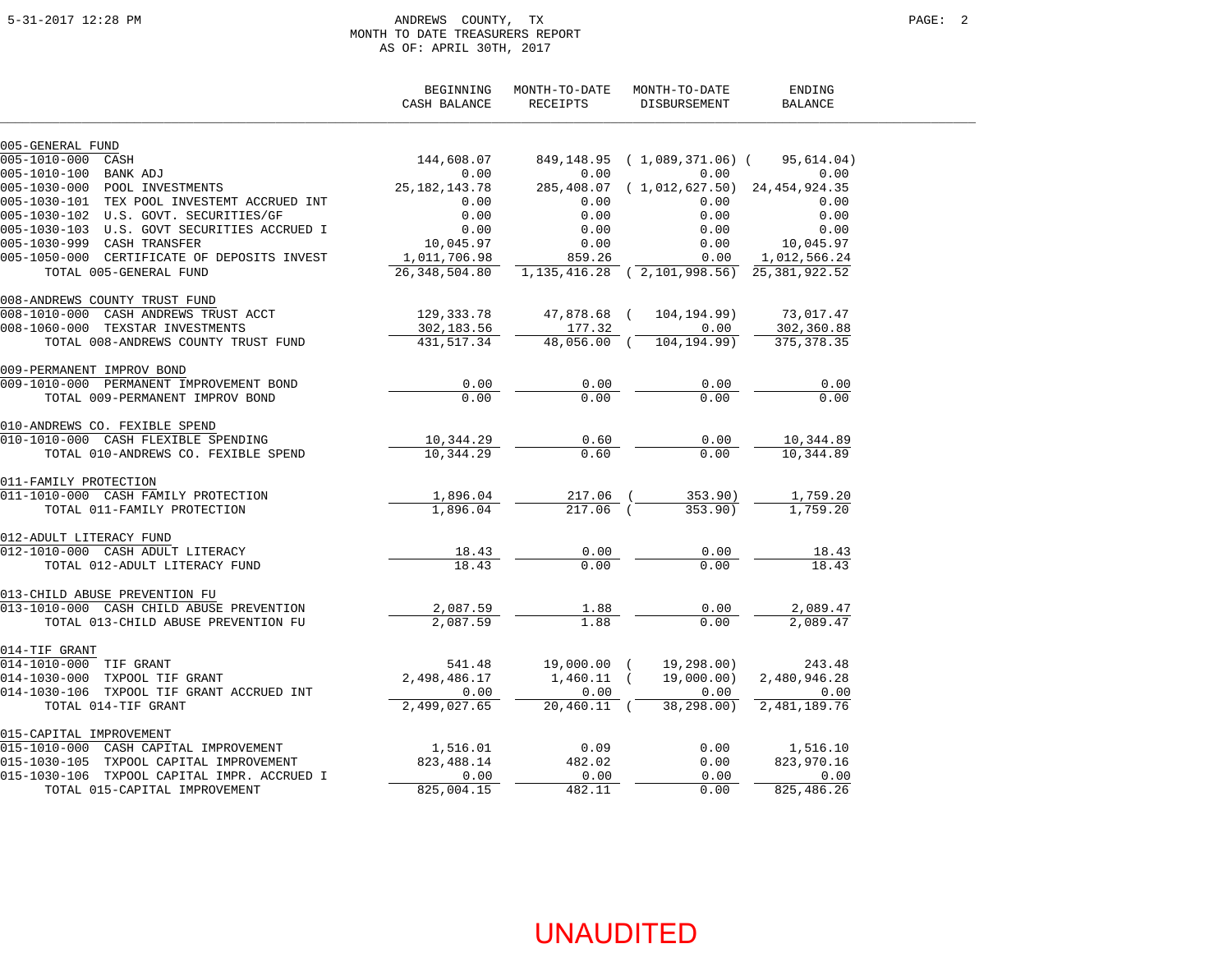#### 5-31-2017 12:28 PM ANDREWS COUNTY, TX PAGE: 3 MONTH TO DATE TREASURERS REPORT AS OF: APRIL 30TH, 2017

|                                                                                                                                                                     | BEGINNING<br>CASH BALANCE | RECEIPTS     | MONTH-TO-DATE MONTH-TO-DATE<br>DISBURSEMENT | ENDING<br>BALANCE     |  |
|---------------------------------------------------------------------------------------------------------------------------------------------------------------------|---------------------------|--------------|---------------------------------------------|-----------------------|--|
| 016-ECONOMIC DEVELOPMENT                                                                                                                                            |                           |              |                                             |                       |  |
| 016-1010-000 ECONOMIC DEVELOPMENT                                                                                                                                   | 1,501.07                  | 0.09         | 0.00                                        | 1,501.16              |  |
| 016-1060-000 ECON. DEV. TX STAR INVESTMENTS                                                                                                                         | 29,384.10                 | 17.24        | 0.00                                        | 29,401.34             |  |
| TOTAL 016-ECONOMIC DEVELOPMENT                                                                                                                                      | 30,885.17                 | 17.33        | 0.00                                        | 30,902.50             |  |
| 017-DEBT SERVICE SINKING                                                                                                                                            |                           |              |                                             |                       |  |
| 017-1010-000 CASH DEBT SERVICE SINKING FUND                                                                                                                         | 0.71                      |              | 1,536,339.00 (1,024,226.00) 512,113.71      |                       |  |
| 017-1030-000 TXPOOL WCS BOND                                                                                                                                        | 6,186,648.50              |              | 3,621.11 0.00                               | 6,190,269.61          |  |
| 017-1060-000 TEXSTAR DEBT SERV SINKING FUND                                                                                                                         | 2,014,562.57              | 1,182.14     | 0.00                                        | 2,015,744.71          |  |
| TOTAL 017-DEBT SERVICE SINKING                                                                                                                                      | 8, 201, 211.78            |              | $1,541,142.25$ (1,024,226.00)               | 8,718,128.03          |  |
| 018-ANDREWS EMPLOYEE TRUST                                                                                                                                          |                           |              |                                             |                       |  |
| 018-1010-000 CASH ANDREWS EMPLOYEE TRUST                                                                                                                            | 157,709.45                | 246,125.94 ( |                                             | 97,900.99) 305,934.40 |  |
| 018-1030-000 ANDREWS EMPLOYEE TRUST TXPOOL                                                                                                                          | 3,526,189.04              | 2,063.94     | 0.00                                        | 3,528,252.98          |  |
| 018-1030-101 AET TXPOOL ACCRUED INTEREST                                                                                                                            | 0.00                      | 0.00         | 0.00                                        | 0.00                  |  |
| 018-1030-107 TEXAS CLASS INVESTMENT                                                                                                                                 | 748,137.19                | 650.27       | 0.00                                        | 748,787.46            |  |
| 018-1030-108 TX CLASS ACCURED INT                                                                                                                                   | 0.00                      | 0.00         | 0.00                                        | 0.00                  |  |
| TOTAL 018-ANDREWS EMPLOYEE TRUST                                                                                                                                    | 4, 432, 035.68            |              | 248,840.15 (97,900.99) 4,582,974.84         |                       |  |
| 019-CHAPTER 19                                                                                                                                                      |                           |              |                                             |                       |  |
| 019-1010-000 CASH CHAPTER 19                                                                                                                                        | 1,424.07)                 |              | 3,185.01 ( 1,789.01) (                      | 28.07)                |  |
| TOTAL 019-CHAPTER 19                                                                                                                                                | $1,424.07$ )              | $3,185.01$ ( | $1,789.01)$ (                               | 28.07)                |  |
| 020-PAYROLL ACCOUNT FUND                                                                                                                                            |                           |              |                                             |                       |  |
| 020-1001-000 CASH                                                                                                                                                   | 243,755.77                |              | 875,134.02 (916,135.30)                     | 202,754.49            |  |
| TOTAL 020-PAYROLL ACCOUNT FUND                                                                                                                                      | 243,755.77                |              | 875,134.02 (916,135.30)                     | 202,754.49            |  |
| 021-SHERIFF FORFITURE FUND ST                                                                                                                                       |                           |              |                                             |                       |  |
| 021-1010-000 SHERIFF STATE FORFEITURE FUND                                                                                                                          | 39,201.40                 | 1,017.64     | 0.00                                        | 40,219.04             |  |
| TOTAL 021-SHERIFF FORFITURE FUND ST                                                                                                                                 | 39,201.40                 | 1,017.64     | 0.00                                        | 40,219.04             |  |
| 022-COUNTY ATTY CHECK COLLECT                                                                                                                                       |                           |              |                                             |                       |  |
| 022-1010-000 CASH COUNTY ATTY HOT CHECK                                                                                                                             | 2,932.76                  | 360.19 (     | 317.90)                                     | 2,975.05              |  |
| TOTAL 022-COUNTY ATTY CHECK COLLECT                                                                                                                                 | 2,932.76                  | $360.19$ (   | 317.90)                                     | 2,975.05              |  |
| 023-CO CLK RECORD MANAGEMENT                                                                                                                                        |                           |              |                                             |                       |  |
| 023-1010-000 CASH CO CLERK REC MNGT                                                                                                                                 | 13,244.20                 | 4,590.12 (   | 60.93)                                      | 17,773.39             |  |
| 023-1030-000 TXPOOL CO CLERK RECORD MNGT                                                                                                                            | 265,181.84                | 155.22       | 0.00                                        | 265, 337.06           |  |
| TOTAL 023-CO CLK RECORD MANAGEMENT                                                                                                                                  | 278,426.04                | 4,745.34 (   | 60.93)                                      | 283, 110.45           |  |
| 024-DIST CLK RECORD MANAGEMEN                                                                                                                                       |                           |              |                                             |                       |  |
| 024-1010-000 CASH DIST CLK REC MNGT                                                                                                                                 | 31,953.19                 | 422.12       | 0.00                                        | 32, 375. 31           |  |
| TOTAL 024-DIST CLK RECORD MANAGEMEN                                                                                                                                 | 31,953.19                 | 422.12       | 0.00                                        | 32, 375. 31           |  |
| 025-COUNTY CLERK SECURITY FUN                                                                                                                                       |                           |              |                                             |                       |  |
|                                                                                                                                                                     | 9,409.34                  | 506.33       | 0.00                                        | 9,915.67              |  |
| 025-1010-000 CASH CO CLK SECURITY FUND<br>025-1010-000 CASH CO CLK SECURITY FUND<br>025-1030-000 TXPOOL CO CLERK CH SECURITY<br>TOTAL 025-COUNTY CLERK SECURITY FUN | 50,154.13                 | 29.36        | 0.00                                        | 50,183.49             |  |
|                                                                                                                                                                     | 59,563.47                 | 535.69       | 0.00                                        | 60,099.16             |  |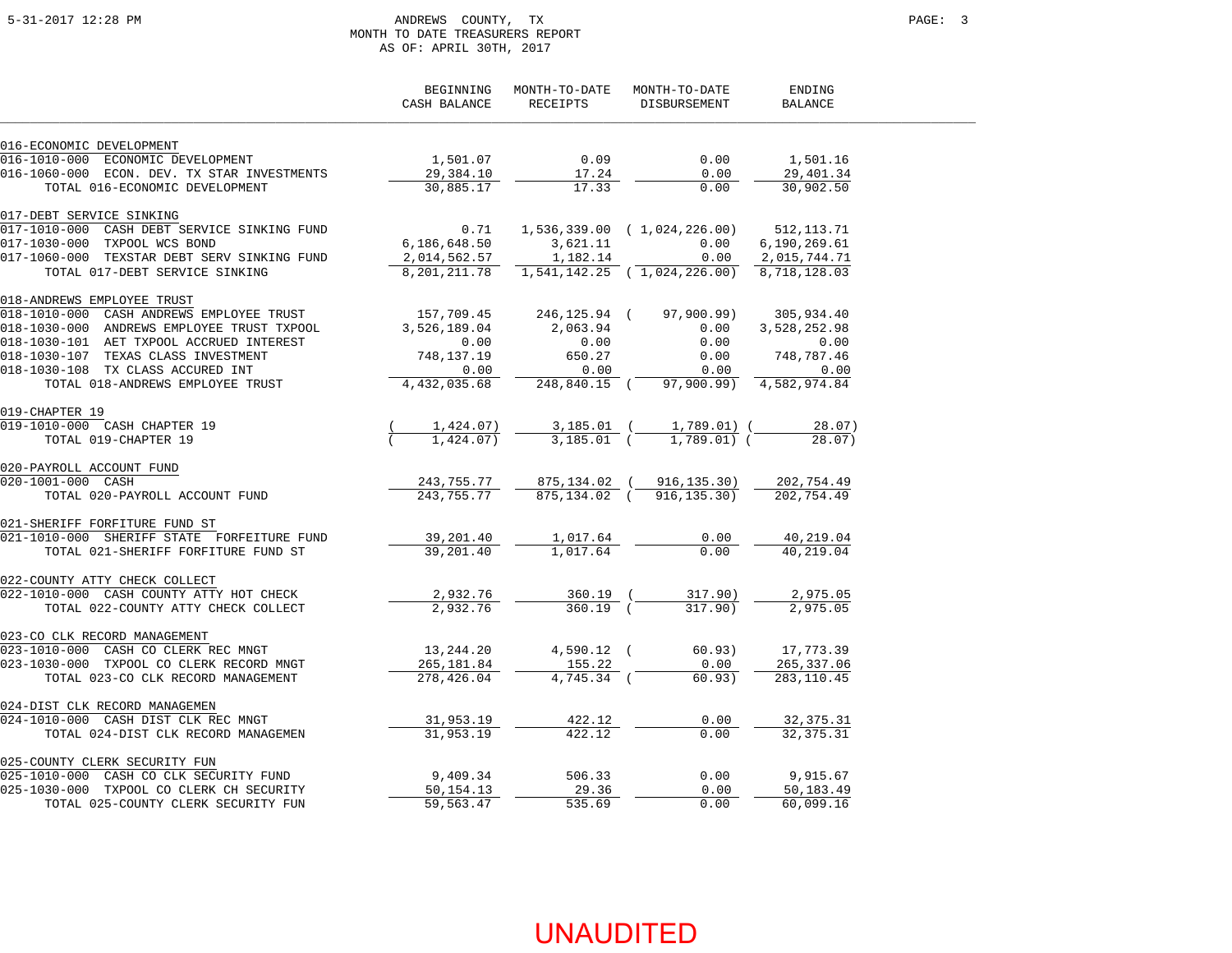### 5-31-2017 12:28 PM ANDREWS COUNTY, TX PAGE: 4 MONTH TO DATE TREASURERS REPORT AS OF: APRIL 30TH, 2017

|                                             | BEGINNING<br>CASH BALANCE | MONTH-TO-DATE<br>RECEIPTS | MONTH-TO-DATE<br>DISBURSEMENT | ENDING<br><b>BALANCE</b> |  |
|---------------------------------------------|---------------------------|---------------------------|-------------------------------|--------------------------|--|
| 026-DISTRICT COURT SECURITY F               |                           |                           |                               |                          |  |
| 026-1010-000 CASH DIST CLERK SECURITY FUND  | 14,826.59                 | 193.21                    | 0.00                          | 15,019.80                |  |
| TOTAL 026-DISTRICT COURT SECURITY F         | 14,826.59                 | 193.21                    | 0.00                          | 15,019.80                |  |
| 027-911 PSAP FUND                           |                           |                           |                               |                          |  |
| 027-1010-000 CASH 911 PSAP                  | 29,784.03                 | $1.94$ (                  | 122.24)                       | 29,663.73                |  |
| TOTAL 027-911 PSAP FUND                     | 29,784.03                 | $1.94$ $($                | 122.24)                       | 29,663.73                |  |
| 028-ANDREWS HISTORICAL COMMIS               |                           |                           |                               |                          |  |
| 028-1010-000 CASH HISTORICAL COMMISSION     | 7,110.36                  | 0.47                      | 0.00                          | 7,110.83                 |  |
| TOTAL 028-ANDREWS HISTORICAL COMMIS         | 7,110.36                  | 0.47                      | 0.00                          | 7,110.83                 |  |
| 029-COUNTY RECORD MANAGEMENT                |                           |                           |                               |                          |  |
| 029-1010-000 CRIMINAL RECORD MANAGEMENT     | 16,396.50                 | 316.46                    | 0.00                          | 16,712.96                |  |
| 029-1030-000 TXPOOL DIST CLERK RECORD MNGT  | 60,184.96                 | 35.23                     | 0.00                          | 60,220.19                |  |
| TOTAL 029-COUNTY RECORD MANAGEMENT          | 76,581.46                 | 351.69                    | 0.00                          | 76,933.15                |  |
| 030-TRUANCY COURT COSTS                     |                           |                           |                               |                          |  |
| 030-1010-000 CASH JP TRUANCY COURT COST     | 0.00                      | 0.00                      | 0.00                          | 0.00                     |  |
| TOTAL 030-TRUANCY COURT COSTS               | 0.00                      | 0.00                      | 0.00                          | 0.00                     |  |
| 031-FIRE DEPARTMENT                         |                           |                           |                               |                          |  |
| 031-1010-000 FIRE DEPARTMENT                | 21,122.46                 | $0.97$ (                  | 6, 289.27)                    | 14,834.16                |  |
| 031-1030-000 TXPOOL FIRE DEPT               | 45,773.54                 | 26.79                     | 0.00                          | 45,800.33                |  |
| TOTAL 031-FIRE DEPARTMENT                   | 66,896.00                 | 27.76 (                   | 6, 289.27)                    | 60,634.49                |  |
| 032-LIBRARY DONATION FUND                   |                           |                           |                               |                          |  |
| 032-1010-000 CASH LIBRARY DONATION          | 253.45                    | 50.01 (                   | 200.00)                       | 103.46                   |  |
| TOTAL 032-LIBRARY DONATION FUND             | 253.45                    | $50.01$ (                 | 200.00                        | 103.46                   |  |
| 033-WCS BOND                                |                           |                           |                               |                          |  |
| 033-1010-000 WCS BOND                       | 3,794.08                  | 0.00                      | 0.00                          | 3,794.08                 |  |
| 033-1030-000 TEXPOOL WCS BONDS              | 0.00                      | 0.00                      | 0.00                          | 0.00                     |  |
| 033-1030-101 TEXPOOL WCS BOND ACCRUED INT   | 0.00                      | 0.00                      | 0.00                          | 0.00                     |  |
| TOTAL 033-WCS BOND                          | 3,794.08                  | 0.00                      | 0.00                          | 3,794.08                 |  |
| 034-J.P. COURTHOUSE SECURITY                |                           |                           |                               |                          |  |
| 034-1010-000 JUSTICE PEACE COURTHOUSE SECUR | 6,270.60                  | $1,768.26$ (              | 75.98)                        | 7,962.88                 |  |
| 034-1030-000 TXPOOL JP CH SECURITY          | 159,365.83                | 93.28                     | 0.00                          | 159,459.11               |  |
| TOTAL 034-J.P. COURTHOUSE SECURITY          | 165,636.43                | $1,861.54$ (              | 75.98)                        | 167,421.99               |  |
| 035-JUVENILE DELINQUENCY PREV               |                           |                           |                               |                          |  |
| 035-1010-000 CASH JUVENILE DELINQUENCY PREV | 17,457.27                 | 481.17 (                  | 121.80)                       | 17,816.64                |  |
| TOTAL 035-JUVENILE DELINQUENCY PREV         | 17,457.27                 | 481.17 (                  | 121.80)                       | 17,816.64                |  |
| 036-JUDICIAL EFFICIENCY FUND                |                           |                           |                               |                          |  |
| 036-1010-000 JUDICIAL EFFICIENCY FUND CASH  | 14,777.40                 | 45.10                     | 0.00                          | 14,822.50                |  |
| TOTAL 036-JUDICIAL EFFICIENCY FUND          | 14,777.40                 | 45.10                     | 0.00                          | 14,822.50                |  |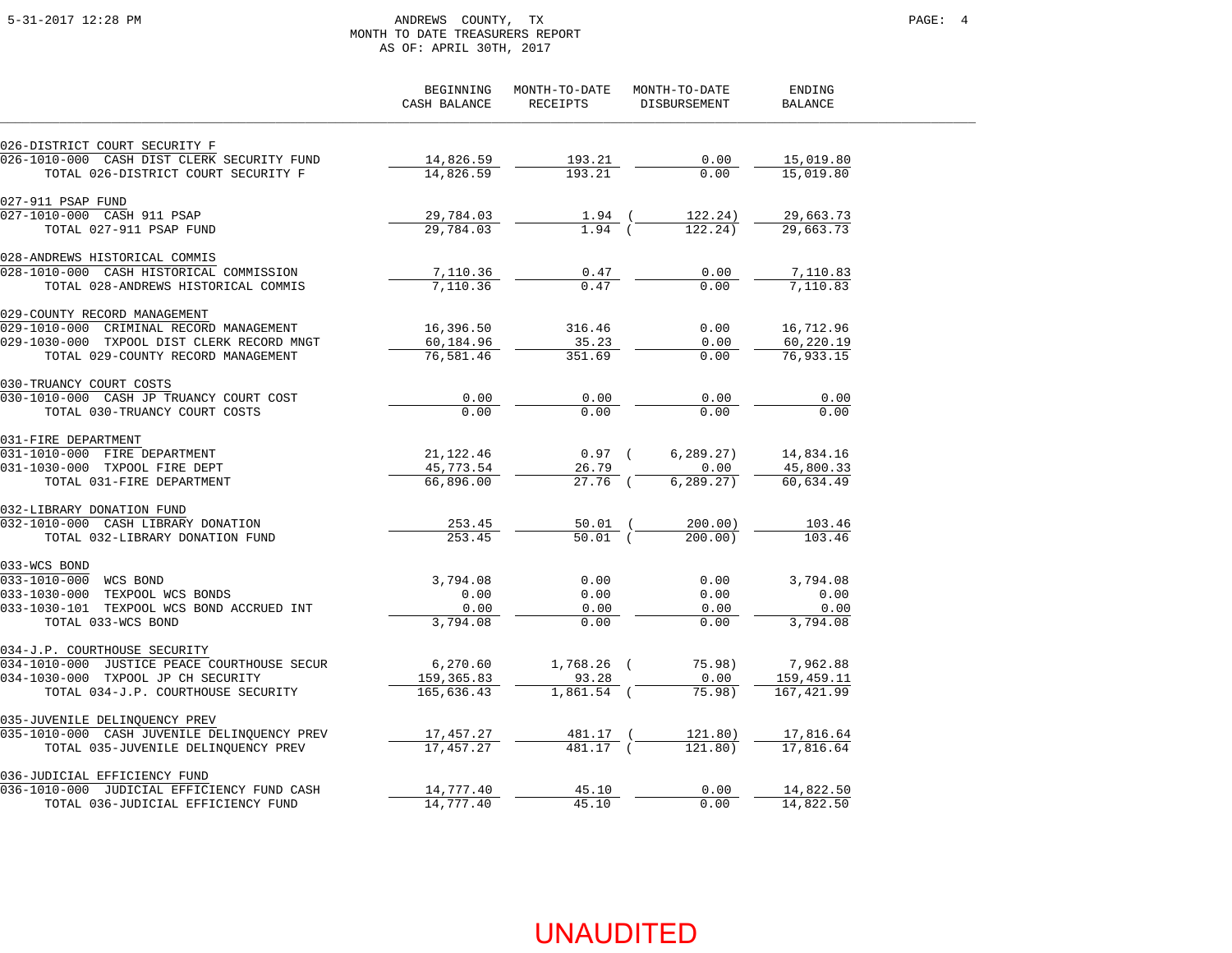#### 5-31-2017 12:28 PM ANDREWS COUNTY, TX PAGE: 5 MONTH TO DATE TREASURERS REPORT AS OF: APRIL 30TH, 2017

|                                                      | BEGINNING<br>CASH BALANCE | MONTH-TO-DATE<br><b>RECEIPTS</b> | MONTH-TO-DATE<br>DISBURSEMENT | ENDING<br><b>BALANCE</b> |  |
|------------------------------------------------------|---------------------------|----------------------------------|-------------------------------|--------------------------|--|
| 037-CHRISTMAS DECORATION FUND                        |                           |                                  |                               |                          |  |
| 037-1010-000 CHRISTMAS DECORATION FUND               | 5,339.34                  | 0.35                             | 0.00                          | 5,339.69                 |  |
| TOTAL 037-CHRISTMAS DECORATION FUND                  | 5,339.34                  | 0.35                             | 0.00                          | 5,339.69                 |  |
| 038-COUNTY CLERK RECORD ARCHI                        |                           |                                  |                               |                          |  |
| COUNTY CLERK RECORDS ARCHIVE F<br>$038 - 1010 - 000$ | 52,978.27                 | 4,582.72                         | 0.00                          | 57,560.99                |  |
| 038-1030-000 TXPOOL CO CLK REC. ARCHIVES             | 100,308.27                | 58.70                            | 0.00                          | 100,366.97               |  |
| TOTAL 038-COUNTY CLERK RECORD ARCHI                  | 153,286.54                | 4,641.42                         | 0.00                          | 157,927.96               |  |
| 039-FUNDED DEPREC/CAP IMPV                           |                           |                                  |                               |                          |  |
| 039-1010-000 CASH FUNDED DEP/CAP IMPV                | 2,816.01                  | 0.00                             | 0.00                          | 2,816.01                 |  |
| 039-1030-000 TXPOOL FUNDED DEP/CAP IMPROVE           | 5, 261, 725.66            | 3,079.76                         | 0.00                          | 5, 264, 805. 42          |  |
| 039-1030-101 TXPOOL INTEREST/FUNDED DEP/CAP          | 0.00                      | 0.00                             | 0.00                          | 0.00                     |  |
| 039-1030-102 U.S. GOVT. SECURITIES/FUNDED D          | 0.00                      | 0.00                             | 0.00                          | 0.00                     |  |
| 039-1030-103 U.S. GOVT SECURITY ACCRUED INT          | 0.00                      | 0.00                             | 0.00                          | 0.00                     |  |
| 039-1030-999 CASH TRANSFER                           | 0.00                      | 0.00                             | 0.00                          | 0.00                     |  |
| TOTAL 039-FUNDED DEPREC/CAP IMPV                     | 5, 264, 541.67            | 3,079.76                         | 0.00                          | 5, 267, 621.43           |  |
| 040-DIST COURT RECORD ARCHIVE                        |                           |                                  |                               |                          |  |
| 040-1010-000 CASH DIST COURT RECORD ARCHIVE          | 22,906.83                 | 468.78                           | 0.00                          | 23,375.61                |  |
| TOTAL 040-DIST COURT RECORD ARCHIVE                  | 22,906.83                 | 468.78                           | 0.00                          | 23, 375.61               |  |
| 041-SHERIFF/NEW JAIL FACILITY                        |                           |                                  |                               |                          |  |
| 041-1010-000 SHERIFF/NEW JAIL FACILITY               | 0.00                      | 0.00                             | 0.00                          | 0.00                     |  |
| 041-1030-000 TXPOOL NEW JAIL FACILITY                | 1,539,147.98              | 900.90                           | 0.00                          | 1,540,048.88             |  |
| TOTAL 041-SHERIFF/NEW JAIL FACILITY                  | 1,539,147.98              | 900.90                           | 0.00                          | 1,540,048.88             |  |
| 042-DC/CC RECORDS PRESERVATIO                        |                           |                                  |                               |                          |  |
| 042-1010-000 CASH DC/CC RECORDS PRESERV.             | 21,977.25                 | 527.00                           | 0.00                          | 22,504.25                |  |
| TOTAL 042-DC/CC RECORDS PRESERVATIO                  | 21,977.25                 | 527.00                           | 0.00                          | 22,504.25                |  |
| 044-SHERIFF FED FORFIETURE                           |                           |                                  |                               |                          |  |
| 044-1010-000 SHERIFF FEDERAL FORFITURE               | 42,089.76                 | 2.76                             | 0.00                          | 42,092.52                |  |
| TOTAL 044-SHERIFF FED FORFIETURE                     | 42,089.76                 | 2.76                             | 0.00                          | 42,092.52                |  |
| 045-SHERIFF DONATIONS                                |                           |                                  |                               |                          |  |
| 045-1010-000 SHERIFF DONATIONS                       | 7,004.19                  | 0.46                             | 0.00                          | 7,004.65                 |  |
| TOTAL 045-SHERIFF DONATIONS                          | 7,004.19                  | 0.46                             | 0.00                          | 7,004.65                 |  |
| 051-JAIL DESIGNATED FUNDS                            |                           |                                  |                               |                          |  |
| 051-1010-000 CASH JAIL DESIGNATED FUND               | 96,591.11                 | $0.00$ (                         | 280.77)                       | 96,310.34                |  |
| TOTAL 051-JAIL DESIGNATED FUNDS                      | 96,591.11                 | $0.00$ (                         | 280.77)                       | 96, 310. 34              |  |
| 052-VOTER REGISTRATION                               |                           |                                  |                               |                          |  |
| 052-1010-000 CASH VOTER REGISTRATION                 | 0.00                      | 0.00                             | 0.00                          | 0.00                     |  |
| TOTAL 052-VOTER REGISTRATION                         | 0.00                      | 0.00                             | 0.00                          | 0.00                     |  |
| 053-TAX A/C CASH ACCOUNT                             |                           |                                  |                               |                          |  |
| 053-1010-000 CASH TAX ACCOUNT                        | 171,279.85                | $0.00$ (                         | 17,551.68)                    | 153,728.17               |  |
| TOTAL 053-TAX A/C CASH ACCOUNT                       | 171, 279.85               | $0.00$ (                         | 17,551.68)                    | 153,728.17               |  |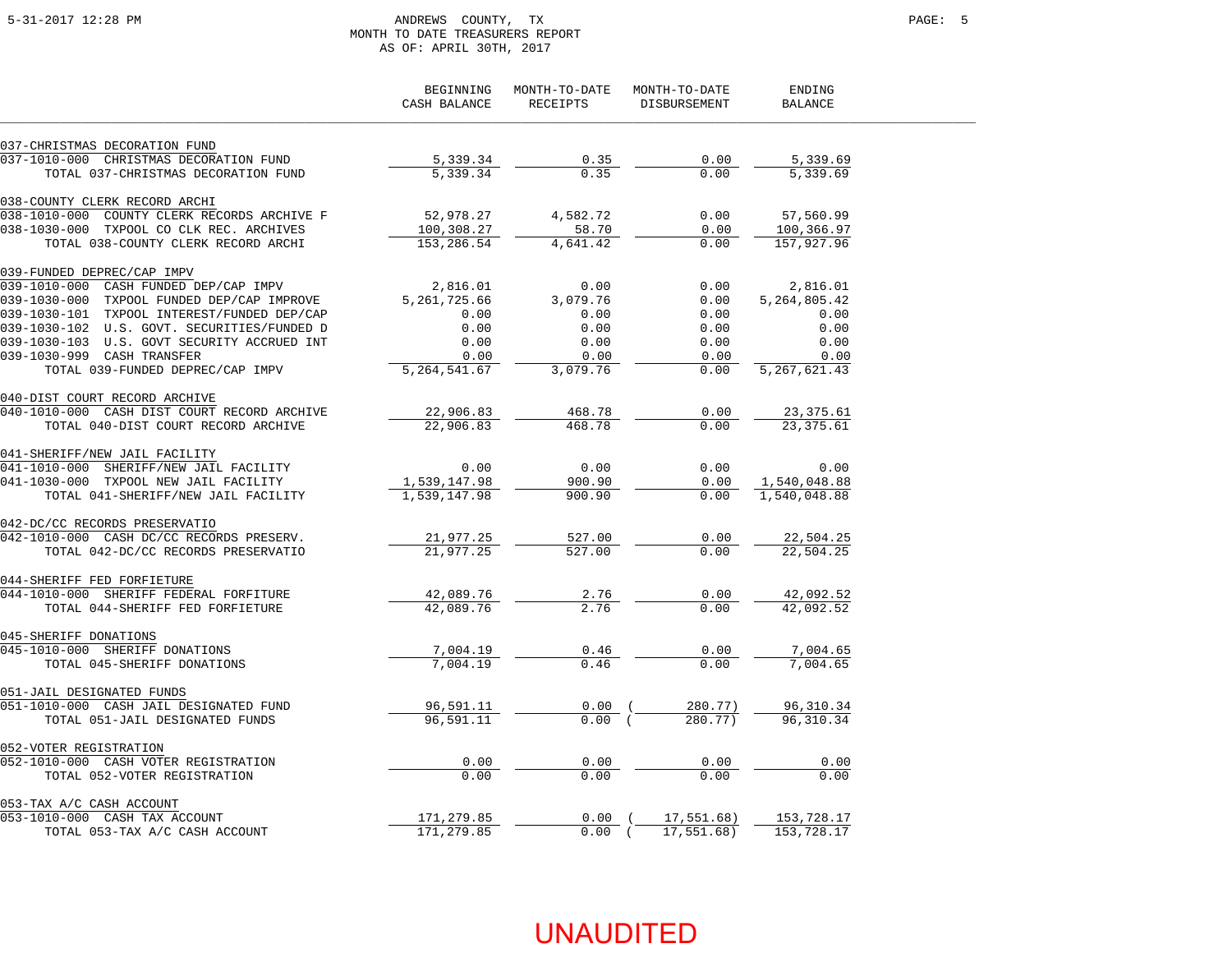### 5-31-2017 12:28 PM ANDREWS COUNTY, TX PAGE: 6 MONTH TO DATE TREASURERS REPORT AS OF: APRIL 30TH, 2017

|                                                                               | BEGINNING<br>CASH BALANCE | MONTH-TO-DATE<br>RECEIPTS | MONTH-TO-DATE<br><b>DISBURSEMENT</b> | ENDING<br><b>BALANCE</b> |
|-------------------------------------------------------------------------------|---------------------------|---------------------------|--------------------------------------|--------------------------|
| 055-DISTRICT CLERK COST DEPOS                                                 |                           |                           |                                      |                          |
| 055-1010-000 CASH                                                             | 1,103,382.99              | $0.00$ (                  | 32,759.17)                           | 1,070,623.82             |
| TOTAL 055-DISTRICT CLERK COST DEPOS                                           | 1,103,382.99              | 0.00(                     | 32,759.17)                           | 1,070,623.82             |
| 056-DISTRICT CLERK TRUST ACCO                                                 |                           |                           |                                      |                          |
| 056-1010-000 CASH DISTRICT CLERK TRUST ACCT                                   | 740,790.69                | 0.00                      | 0.00                                 | 740,790.69               |
| TOTAL 056-DISTRICT CLERK TRUST ACCO                                           | 740,790.69                | 0.00                      | 0.00                                 | 740,790.69               |
| 057-TAX A/C VEHICLE TAX ESCRO                                                 |                           |                           |                                      |                          |
| 057-1010-000 CASH VEHICLE INVENTORY TAX                                       | 29,665.59                 | 16,803.26                 | 0.00                                 | 46, 468.85               |
| TOTAL 057-TAX A/C VEHICLE TAX ESCRO                                           | 29,665.59                 | 16,803.26                 | 0.00                                 | 46, 468.85               |
| 058-SHERIFF'S SEIZED MONEY                                                    |                           |                           |                                      |                          |
| 058-1010-000 CASH SHERIFF SIEZED MONEY                                        | 6,791.91                  | $0.00$ (<br>$0.00$ (      | 1,450.00)<br>1,450.00                | 5,341.91                 |
| TOTAL 058-SHERIFF'S SEIZED MONEY                                              | 6,791.91                  |                           |                                      | 5,341.91                 |
| 059-SHERIFF'S ABANDONED VEHIC<br>059-1010-000 CASH SHERIFF ABANDONED VEHICLE  |                           | 237.17                    | 0.00                                 | 1,578.40                 |
| TOTAL 059-SHERIFF'S ABANDONED VEHIC                                           | 1,341.23<br>1,341.23      | 237.17                    | 0.00                                 | 1,578.40                 |
| 061-JAIL & INMATE TRUST FUND<br>061-1010-000 CASH JAIL & INMATE TRUST ACCT    | 2,775.07                  | 1,150.38                  | 0.00                                 | 3,925.45                 |
| TOTAL 061-JAIL & INMATE TRUST FUND                                            | 2,775.07                  | 1,150.38                  | 0.00                                 | 3,925.45                 |
| 062-TAC VEHICLE REGISTRATON<br>062-1010-000 TAC VEHICLE REGISTRATION          | 119,144.92                | $0.00$ (                  | 41,069.39)                           | 78,075.53                |
| TOTAL 062-TAC VEHICLE REGISTRATON                                             | 119, 144, 92              | 0.00(                     | 41,069,39)                           | 78,075.53                |
| 063-COUNTY CLERK CASH ACCOUNT                                                 |                           |                           |                                      |                          |
| 063-1010-000 CASH COUNTY CLERK ACCOUNT<br>TOTAL 063-COUNTY CLERK CASH ACCOUNT | 49,379.24<br>49, 379, 24  | $0.00$ (<br>0.00(         | 16,260.99)<br>16, 260, 99)           | 33, 118.25<br>33, 118.25 |
|                                                                               |                           |                           |                                      |                          |
| 064-CO ATTY FORFIETURE FUND<br>064-1010-000 CO ATTY FORFIETURE FUND           |                           | 0.00                      | 0.00                                 | 1,672.73                 |
| TOTAL 064-CO ATTY FORFIETURE FUND                                             | 1,672.73<br>1,672.73      | 0.00                      | 0.00                                 | 1.672.73                 |
|                                                                               |                           |                           |                                      |                          |
| 065- JUV PROB MENTAL HEALTH<br>065-1010-000 JUV PROB/ INTENSIVE BASE RETEN    | 10,042.61)                | $4,126.00$ (              | 4,445.00) (                          | 10,361.61)               |
| TOTAL 065- JUV PROB MENTAL HEALTH                                             | 10.042.61)                | $4.126.00$ (              | $4.445.00$ (                         | 10, 361, 61)             |
|                                                                               |                           |                           |                                      |                          |
| 068-SCAAP/CRIMINAL ALIEN ASSI<br>068-1010-000 SCAAP CASH                      |                           |                           | 0.00                                 | 22,591.42                |
| TOTAL 068-SCAAP/CRIMINAL ALIEN ASSI                                           | 22,591.42<br>22,591.42    | 0.00<br>0.00              | 0.00                                 | 22.591.42                |
|                                                                               |                           |                           |                                      |                          |
| 070-OFFICE OF PUBLIC HEALTH/O<br>070-1010-000 RLSS/LPHS                       | 3,599.91)                 | $3,843.80$ (              | $2,607.91)$ (                        | 2,364.02)                |
| TOTAL 070-OFFICE OF PUBLIC HEALTH/O                                           | 3,599.91)                 | $3,843.80$ (              | $2,607.91)$ (                        | 2, 364.02)               |
|                                                                               |                           |                           |                                      |                          |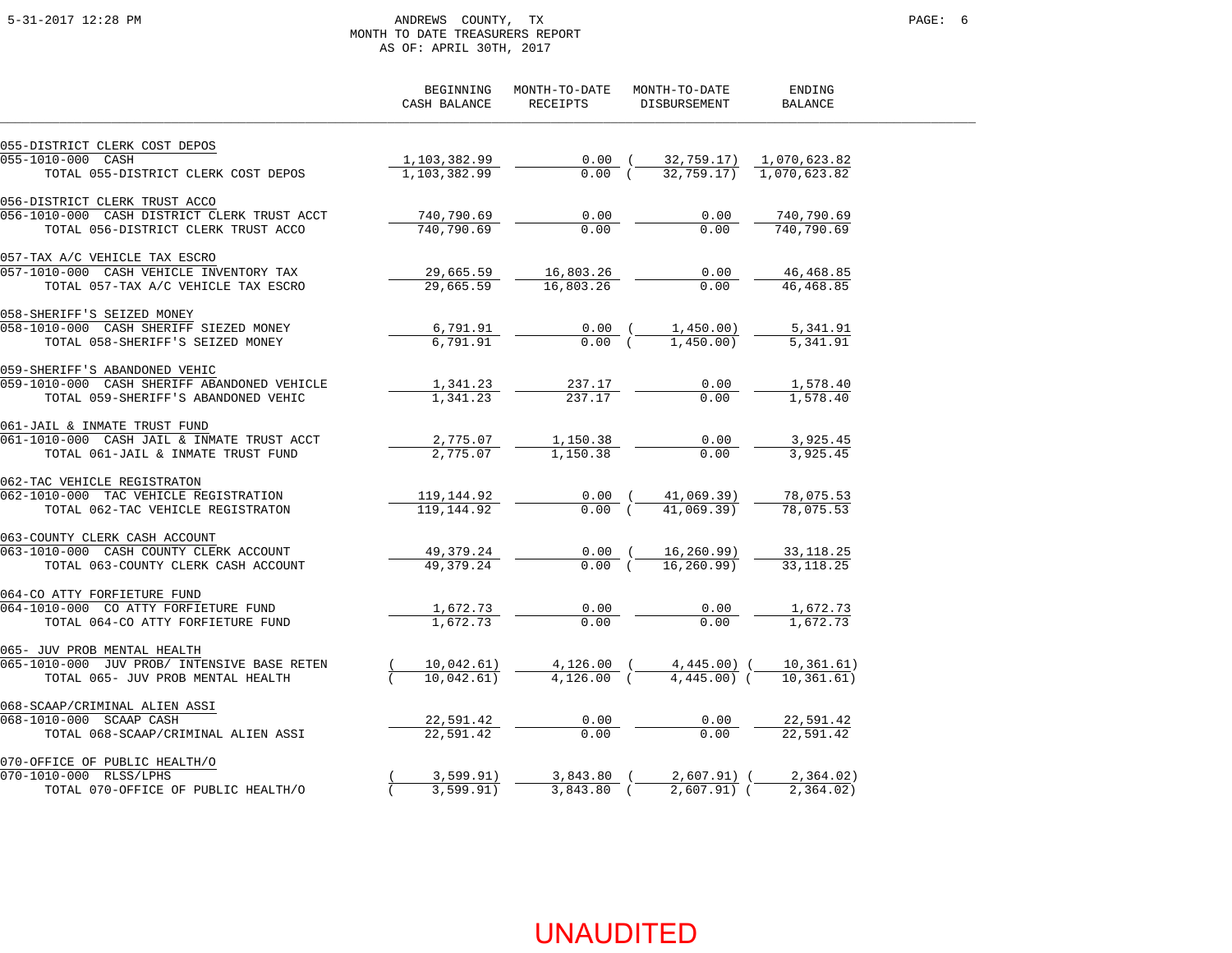### 5-31-2017 12:28 PM ANDREWS COUNTY, TX PAGE: 7 MONTH TO DATE TREASURERS REPORT AS OF: APRIL 30TH, 2017

|                                             | BEGINNING<br>CASH BALANCE | MONTH-TO-DATE<br>RECEIPTS | MONTH-TO-DATE<br>DISBURSEMENT     | ENDING<br><b>BALANCE</b> |
|---------------------------------------------|---------------------------|---------------------------|-----------------------------------|--------------------------|
| 071-IMM/LOCALS GRANT/IMM/LOCA               |                           |                           |                                   |                          |
| 071-1010-000 IMM/LOCALS GRANT               | 11,884.70)                | 8,448.11 (                | 9,098.56) (                       | 12, 535.15)              |
| TOTAL 071-IMM/LOCALS GRANT/IMM/LOCA         | 11,884.70)                | 8,448.11 (                | $9,098.56$ (                      | 12, 535, 15)             |
| 072-JUV PROB BASIC SUPERVISIO               |                           |                           |                                   |                          |
| 072-1010-000 GRANT X CASH                   | 11,500.95                 | 844.28 (                  | 1,823.34)                         | 10,521.89                |
| TOTAL 072-JUV PROB BASIC SUPERVISIO         | 11,500.95                 | 844.28 (                  | 1,823.34)                         | 10,521.89                |
| 073-HEALTH DEPT- TITLE V FEE                |                           |                           |                                   |                          |
| 073-1010-000 TITLE V FEE                    | 9,254.57                  | 1,491.52 (                | 1,450.00)                         | 9,296.09                 |
| TOTAL 073-HEALTH DEPT- TITLE V FEE          | 9,254.57                  | 1,491.52 (                | 1,450,00)                         | 9,296.09                 |
| $074 - PHC$                                 |                           |                           |                                   |                          |
| 074-1010-000 PRIMARY HEALTH CARE PROGRAM    | 11,581.11                 | 0.00                      | 0.00                              | 11,581.11                |
| TOTAL 074-PHC                               | 11,581.11                 | 0.00                      | 0.00                              | 11.581.11                |
| 075-JUV PROB PRE & POST ADJ                 |                           |                           |                                   |                          |
| 075-1010-000 JUV PROB GRANT A               | 7,330.41)                 |                           | 2,950.00 ( 6,190.00) ( 10,570.41) |                          |
| TOTAL 075-JUV PROB PRE & POST ADJ           | 7,330.41)                 | $2,950.00$ (              | $6,190.00)$ (                     | 10.570.41)               |
| 076-JUV PROB COMMUNITY PROG                 |                           |                           |                                   |                          |
| 076-1010-000 COMMUNITY PROGRAMS             | 1,609.57)                 |                           | 6,656.00 ( 2,361.85)              | 2,684.58                 |
| TOTAL 076-JUV PROB COMMUNITY PROG           | 1,609.57)                 | $6,656.00$ (              | 2,361.85)                         | 2,684.58                 |
| 077-JUV PROB REGIONALIZATION                |                           |                           |                                   |                          |
| 077-1010-000 JUV PROB REGIONALIZATION       | 3,358.28                  |                           | 579.00 ( 5,600.70) (              | 1,663.42)                |
| TOTAL 077-JUV PROB REGIONALIZATION          | 3,358.28                  | $579.00$ (                | $5,600.70$ (                      | 1,663.42)                |
| 078-TJPC E/ TITLE 4                         |                           |                           |                                   |                          |
| 078-1010-000 CASH TITLE 4                   | 17,103.00                 | 0.00                      | 0.00                              | 17,103.00                |
| TOTAL 078-TJPC E/ TITLE 4                   | 17,103.00                 | 0.00                      | 0.00                              | 17,103.00                |
| 079-JUV PROB COMMITMENT DIVER               |                           |                           |                                   |                          |
| 079-1010-000 SECURE RESD. PLACEMENT         | 289.50)                   |                           | 1,947.00 ( 5,031.30) (            | 3,373.80)                |
| TOTAL 079-JUV PROB COMMITMENT DIVER         | 289.50                    | 1,947.00 (                | $5.031.30$ (                      | 3, 373, 80)              |
| 081-LAW ENFORCEMENT ED LEOSE                |                           |                           |                                   |                          |
| 081-1010-000 LAW ENFORCEMENT ED LEOSE       | 29,967.51                 | $1.87$ (                  | 1,423.20)                         | 28,546.18                |
| TOTAL 081-LAW ENFORCEMENT ED LEOSE          | 29,967.51                 | $1.87$ (                  | 1,423,20)                         | 28,546.18                |
| 087-BASIC SUPERVISION                       |                           |                           |                                   |                          |
| 087-1010-000 CASH BASIC SUPERVISION         | 2,673.95)                 | 14,497.81 (               | 18,022.86) (                      | 6, 199.00)               |
| TOTAL 087-BASIC SUPERVISION                 | 2.673.95                  | 14,497.81 (               | 18,022,86) (                      | 6, 199, 00)              |
| 088-SEX OFFENDER PROG. (CCP.0               |                           |                           |                                   |                          |
| 088-1010-000 SEX OFFENDER PROG. (CCP.002/SX | 7,610.22                  | 553.49 (                  | 1,500.00)                         | 6,663.71                 |
| TOTAL 088-SEX OFFENDER PROG. (CCP.0         | 7,610.22                  | $553.49$ (                | 1,500.00)                         | 6,663.71                 |